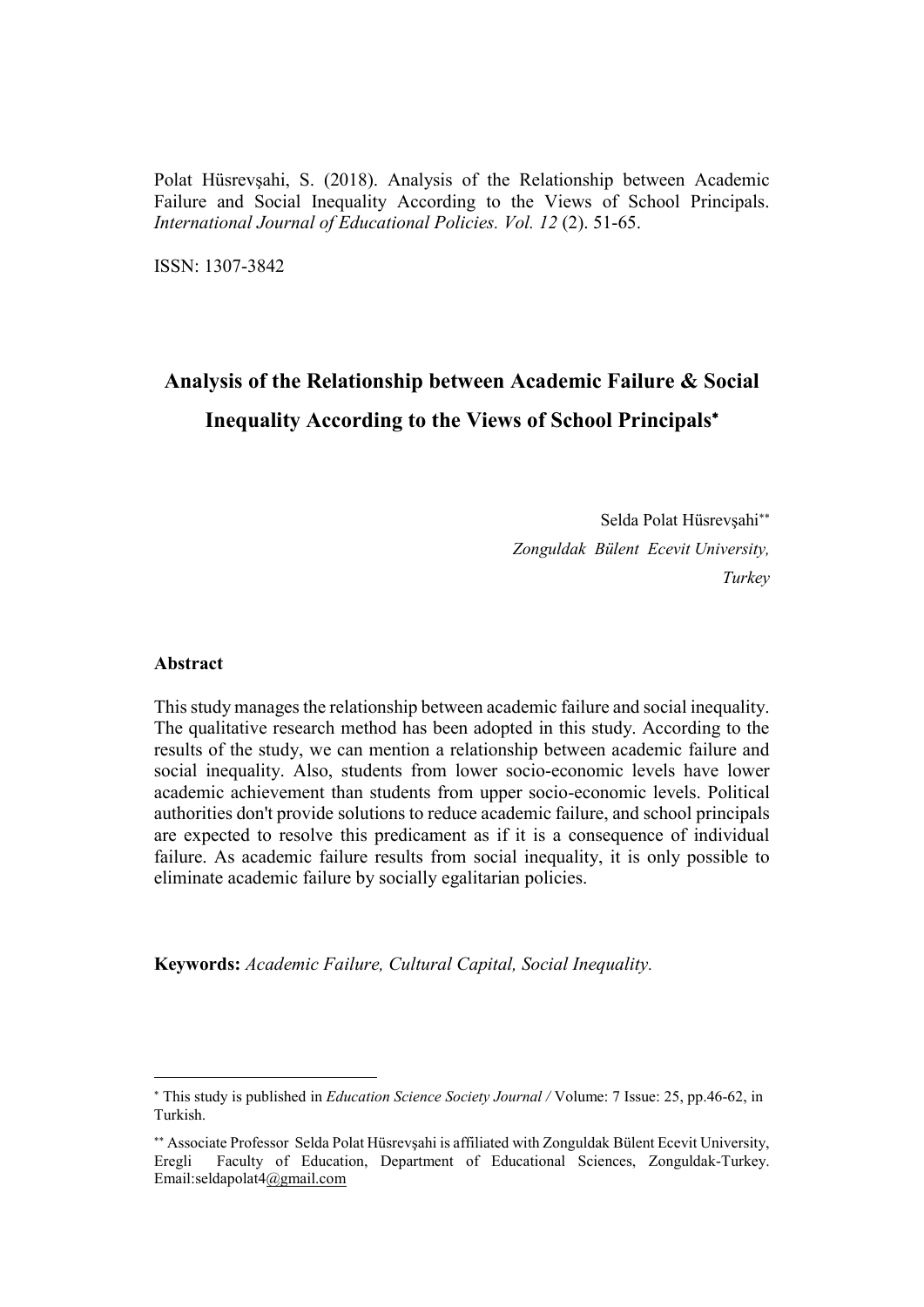# **Introduction**

Education plays a significant role in the socialization process of the individual and mediates the reproduction of culture and social structure. In this context, education and school take their position among the primary social institutions in which inequalities are reproduced in capitalist societies.

The relationship between educational inequality and social factors has been the subject of research in the 1950s and 1960s in countries such as the USA, England, and France. In these studies, it was concluded that social inequalities were reproduced through education. Bourdieu and Passeron, Bernstein emphasized that the differences and similarities arising from the social class were transferred to schools in the same way. Baudelot and Establet, Bowles and Gintis emphasized the relationship between the status of labor and cultural transmission (van Zanten, 2005, 155).

Bourdieu (1986, 243) conceptualizes cultural capital in three forms as 'embodied', 'objectified', and 'institutionalized' cultural capital. The 'embodied' cultural capital includes preferences and behaviors, the 'objectified' cultural capital includes the transfer of cultural elements (such as painting, music, reading); but to internalize this transfer, it must be transformed into a physical form, and that is being reflected in behaviors. In 'institutionalized' cultural capital, it includes institutionalization of the physical form, i.e. documents gained through education (such as diplomas, certificates). According to Bourdieu, cultural capital is related to the sum of the skills and abilities conveyed from the privileged groups in society. Cultural capital (such as education, language), social capital (social ties and communication), and economic capital (having money and other material resources) can be obtained through both family transfer and formal education. The ruling classes in the society maintain their power by using the mobility and learning methods of capital (Yosso, 2005, 76). Thus, cultural capital through education serves to reproduce social inequalities.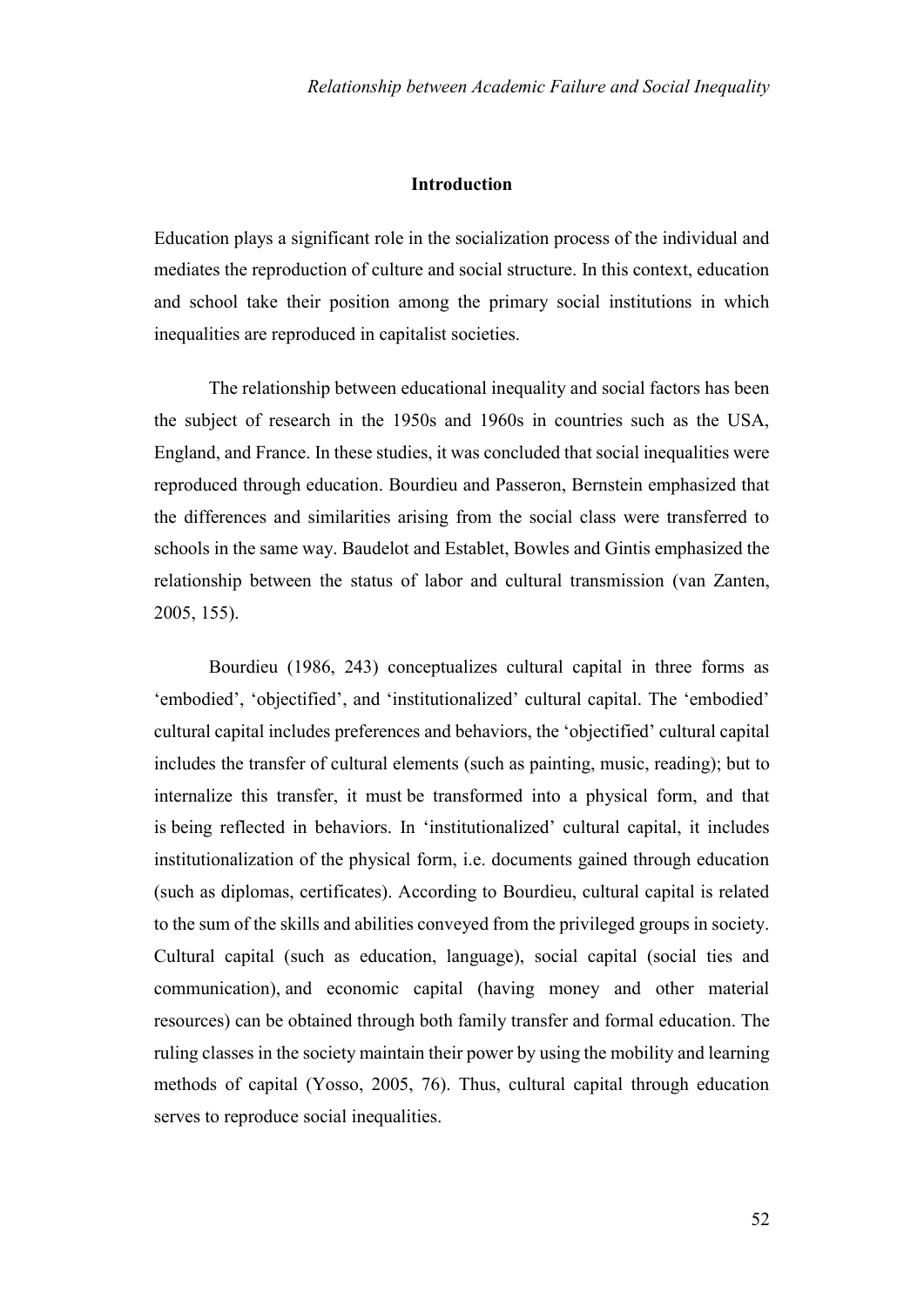Education takes not only place in the schools but also includes the transfer of certain characteristics from the family. The educational background can be expanded and reproduced through the school as an institutional structure. Individuals who are members of the ruling class come to the school with several social and cultural cues they have gained from the family, which is having them, while the children of the working class come to the school to gain these skills. In this respect, the school is not a neutral institution; it reflects the experiences of the dominant classes in particular. Although individuals in the working class have gained social and cultural skills of the middle-and upper classes at school, and though it is often thought that they cannot develop a natural familiarity with the innate skills of others (Lamont and Lareau, 1988, cited in: Arun, 2009), the discriminatory practices observed in schools suggest that different skills are gained for different social class.

Cultural capital expresses the contribution of family background and education to the educational success and social status of individuals or groups. For example, those who have the right to higher education gain more acceptances in society because of their cultural privileges (Angerama, 2008, 4). On the one hand, cultural capital affects educational success, and it also mediates the reproduction of educational inequalities. In this process, schools play a key role in transferring cultural capital (Schwalbe et al., 2000, 431). In the studies examining together the effects of school characteristics and family status on achievement, it has shown school characteristics (such as school equipment, technology) to have less impact than family status on school achievement (Parcel and Dufur, 2001, 882). Similarly, Gordon (1996) found that the school's environment and socio-economic factors play a little role in educational achievement (As Cited in: Warrington, 2005, 798). Şirin (2005), in his research that he analyzed the data containing the total of 101,157 students, 6,871 schools and 128 school districts in the articles published in academic journals between 1990 and 2000 through a meta-analysis; found that the socio-economic level was 'medium' effective in academic achievement. Again in a study that Jaeger stated that the distribution of income in Denmark is similar (2009), it was also revealed that the cultural capital that the students brought from the family rather than the economic income was the determinant of the school choices of the students.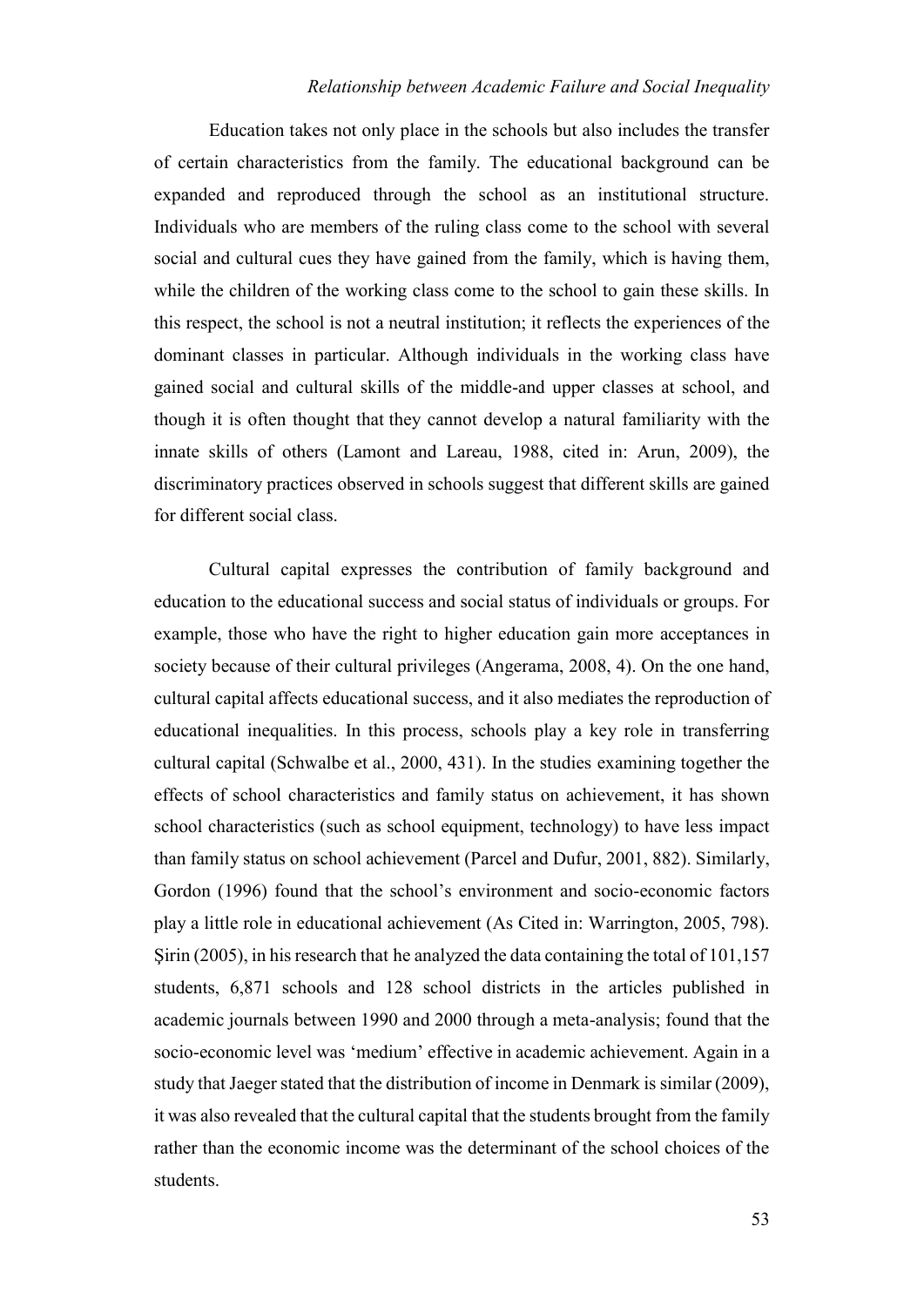That the socio-economic level of the family cannot explain the academic achievement alone reveals the importance of cultural capital in academic achievement. However, that children from families with low socio-economic status experience socialization and behavior problems is another important fact (Parcel and Dufur, 2001, 884).

The low family status brings the concept of social exclusion. Social exclusion can be defined as both financial deprivation and being unable to take part in social, political activities as required by daily life (Warrington, 2005, 797). As a matter of fact, research on the relationship between social exclusion and education explain the reason for leaving school with low school achievement because of inability of families to benefit from education and similar public services (Warrington, 2005, 798). The research also shows that children from areas with social deprivation have lower educational achievements (Higgs, 1997, As Cited in: Warrington, 2005, 798).

When we approach the subject from Turkey scale, the results are similar. For example, in the study conducted by data set of 4942 students (family income, education level of parents, employment of parents, use of the computer at home) who participated in the 2006 PISA tests (Student Achievement Assessment Program) of Dinçer and Kolaşin (2009, 3-16), it was concluded that the socioeconomic origin of the student and the enrolled program type were the most important factor in success and that the effect of the school's resources on the success was marginal. Similarly, Coşkun and Ünal (2003), in their study conducted with 970 high school students to determine the relationship between cultural capital and academic achievement, found that students with high academic achievement were children from families with high socio-economic status.

As Furomoto and Montano point out, schools as the micro-organism of the society reflect the connection between power and authority. The institutional pressure in schools (education), a control-based and stress-emphasized curriculum, educational policies that marginalize ethnic cultures can be clearly seen in the differences between the educational opportunities provided to the poor and wealthy family children (Act: Serdan, 2009,400). In capitalist society, schools are in the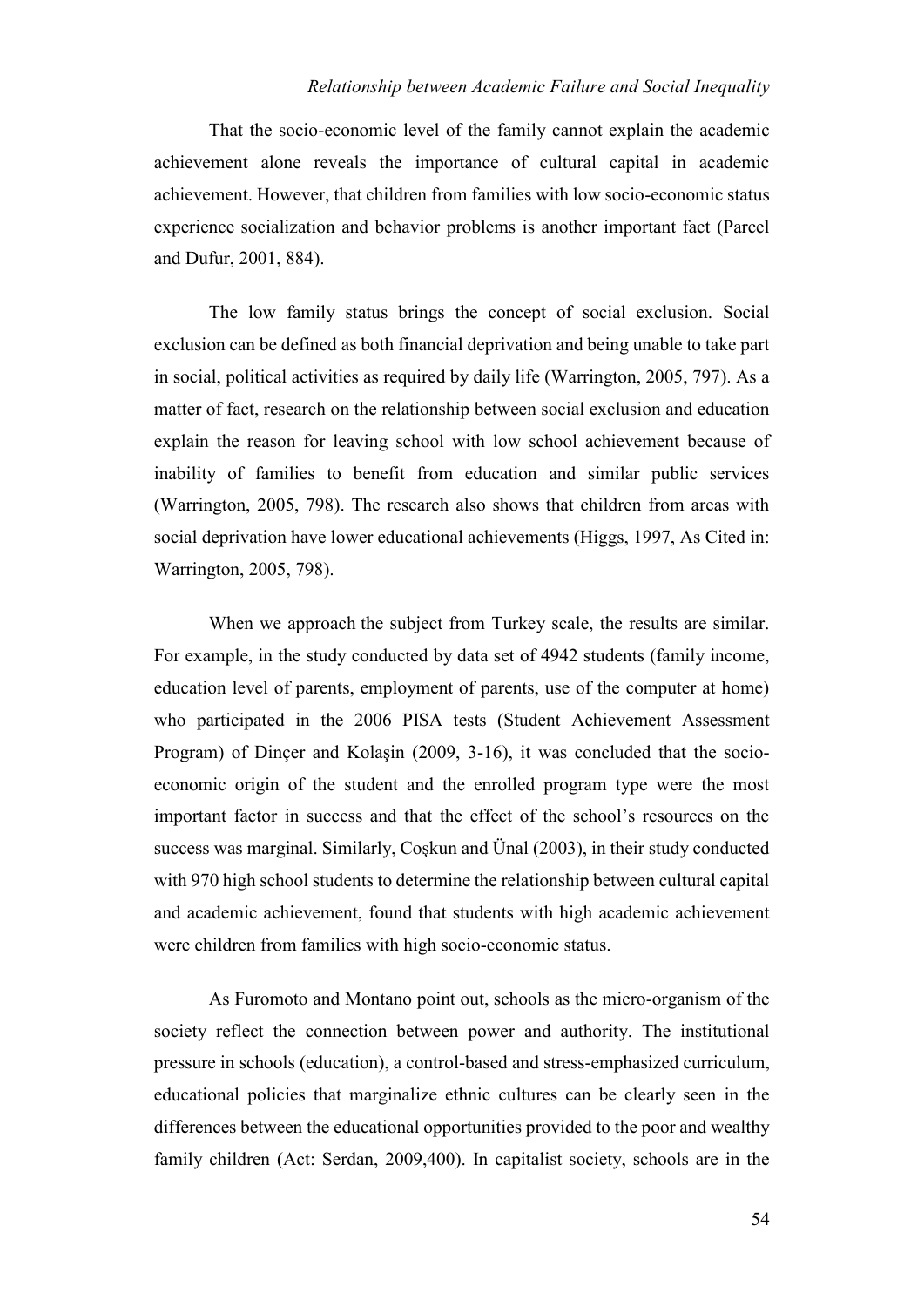position of subject in the process of creation and re-creation of an effective dominant culture. Schools, however, undertake the function of teaching the norms, values, trends and culture that contribute to the ideological hegemony of the dominant groups (Apple, 2006, 85). Therefore, schools are seen as a place / institution in which the unequal structure of power relations operates. However, education helps us to envision a world rejecting malice and humiliation for those deemed as the other in a social order where the value of the person is measured mostly by privileged categories such as the breed, race, citizenship and language (Giroux, 2008, 80). School is the practice that will make this world concrete. As a public institution, the school is also a field of democratic struggle. Cause schools have the potential to be a democratic public space that instills the skills, knowledge, and values necessary for students to be critical citizens who can account for power (Giroux, 2008, 60).

In a society where inequality prevails, is it possible to make the school a democratic structure? Although the answer to such a question is difficult, it is critical for school principals and teachers to address inequality, not to be a tool for inequality practices, and to stand against any kind of inequality or antidemocratic system. This is also 'pedagogical practice' as Adorno says. While pedagogical practice means resisting the social deformations that shape everyday needs and desires, it also means making visible the social practices and mechanisms that represent the opposite of the critical learning, autonomous thinking, and selftranscendence (Giroux, 2008, 61). In this context, the main roles of school principals and teachers are to reveal the power mechanism.

That school principals and teachers see the school as a field of democratic struggle and have a conscious attitude on this subject will provide students with the skills to practice a democratic life, i.e. to look critically at the society and to interfere in society. Especially the democratic attitudes and behaviors that school principals will adopt have a key value to form a democratic school environment. The democratic behaviors and attitudes of school principals can create a more unbiased and more humane school climate and also may reduce the violence students experience over against academic failure or other discrimination.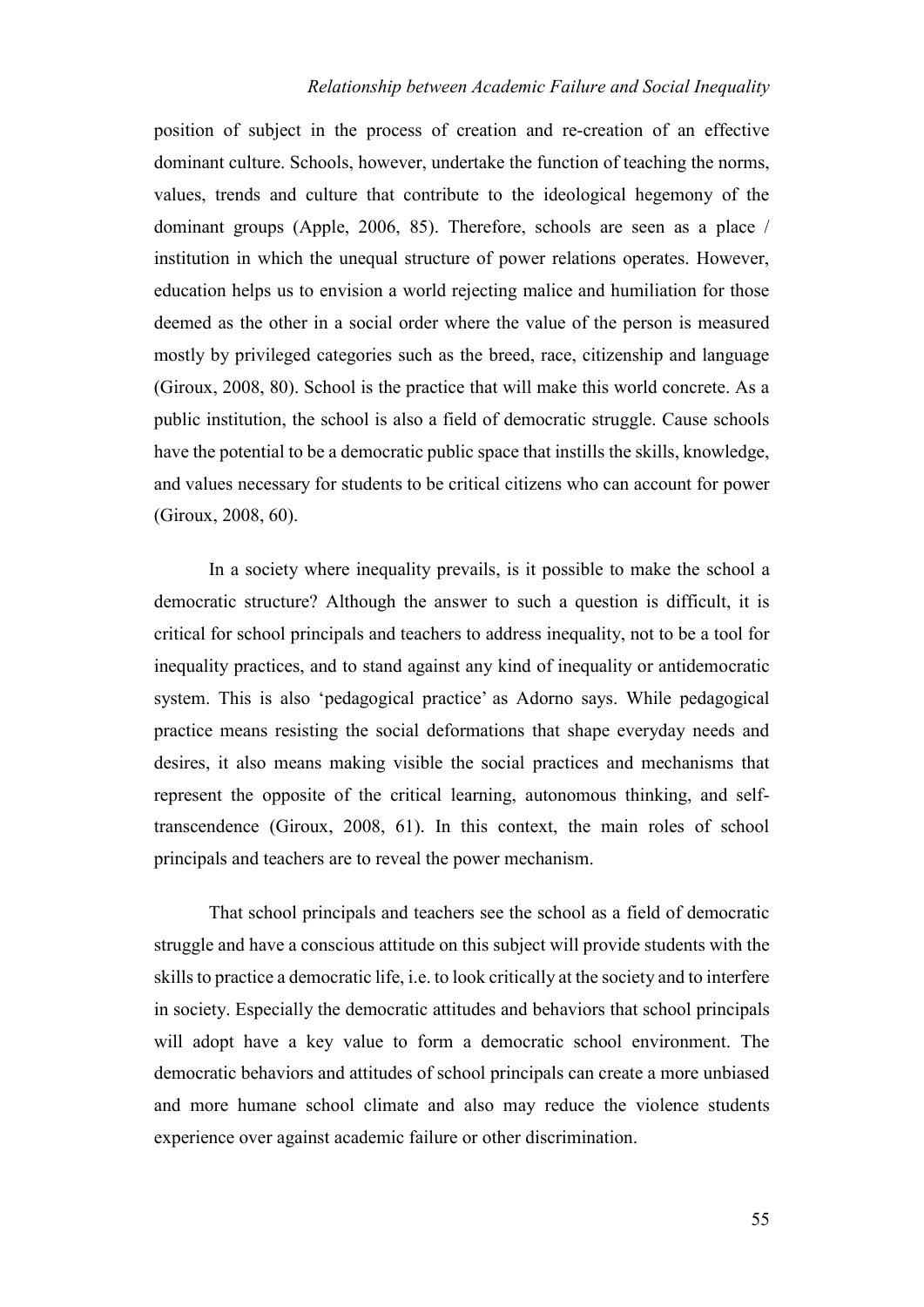#### **Method**

This study aims to examine the relationship between academic failure and social inequality within the framework of the opinions of the primary school principals. As the relationship between academic failure and social inequality was investigated according to the opinions of the school principals, the qualitative research approach is used in the study. In this context, the principals working in primary schools in the city center of Ankara compose of the study group. Three schools were chosen from three central districts under the 'purposive sampling technique'. In the selection of schools, representing the different socio-economic level was taken as the main criterion. In this context, the socio-economic level classification prepared by the Ankara Provincial Directorate of National Education based on the 2000 census results was used.

The data were collected by semi-structured interview form to be appropriate for the research purpose. For this purpose, the researcher prepared an interview form. Two basic questions were asked to the school principals during the meeting with the school principals about "Whether there is a relationship between the social class and academic achievement that the students come from" and "As a principal, what kind of path they follow to reduce the negativity the students with low academic achievement from a low socioeconomic level experience".

The interview form includes personal information (such as gender, seniority, branch) to get to know the school principals. The data recorded by the researcher were first converted to text and analyzed by content analysis. While analyzing, it was tried to establish a relationship with the concepts that could explain the data collected.

When analyzing the data, the interviewed school principals were coded with the interview number (P1), and to differentiate the schools in different socioeconomic levels (SEL), lower (L), middle (M) and upper (U) sounds are used as symbols. For example, the Principle (P), Code (1) and the socio-economic level (L, M, and U) were noted, and the interviewer's words have been coded in the (P1- U) format.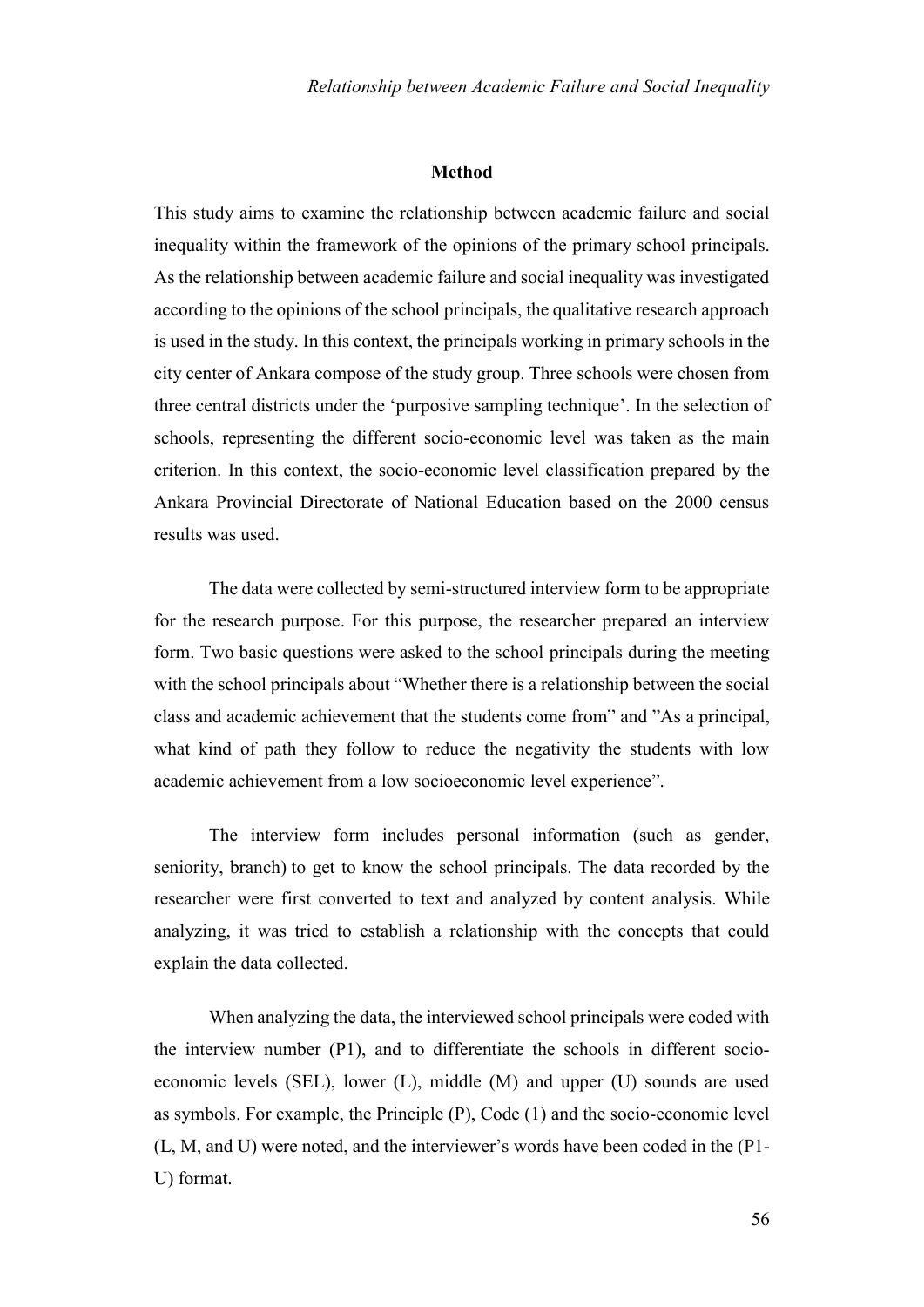# **Findings**

# **What Kind Of Relationship Is There Between Social Inequality & Academic Achievement?**

The reflection of social inequality in the school takes place in the form of reducing the students to successful / unsuccessful, talented / untalented or learner / nonlearner distinction. This distinction is essentially the basis for the legitimacy of meritocratic principles in school. In the meritocracy, the student holds characteristics of a subject within their talent or their eagerness to learn, and the student's success is related not only to the student but also to the pragmatic reasons that enable the socio-economic structure to continue. In this process, students from a low socio-economic level (as claimed to be less skilled) will have lower academic achievement than students from an upper socio-economic level.

Although new contents/definitions have been introduced to academic failure everyday economic, social, cultural and political changes, it is often among the first factors that come to mind that the income level of the family is determinant on academic achievement. The school interviewed principals draw attention to the same point with the answers to the question 'Is there a relationship between the socio-economic level of the family and the success of the student?' Indeed, school principal (P1-U) answers the related question in the following words,

There is. This topic should be a research subject. From first grade to eighth grade, I know what the students here will do. The child of the family whose income level is high is successful. Each school district has it. 90 percent of janitor's children fail, and the remaining 10 percent are exceptions. I observe this. This should be seriously investigated. What causes these children to fail? Why is this happening? Both grow in the same environment. What is the reason? Nutrition? These should be investigated and examined (P1-U).

As seen, he explains the high level of academic achievement with family income. Another school principal said these words,

Sure, there is. If the income level of the family is high, he / she sends his / her child to the training centers, and he / she can afford a private lesson for the child. The interest and support of the family is effective in the child's success. You also have seen it, it is clear from which class they come from our students' appearance and clothes. It is impossible for the parent who cannot buy clothes to invest in education for the child, and to support the child (P3-L).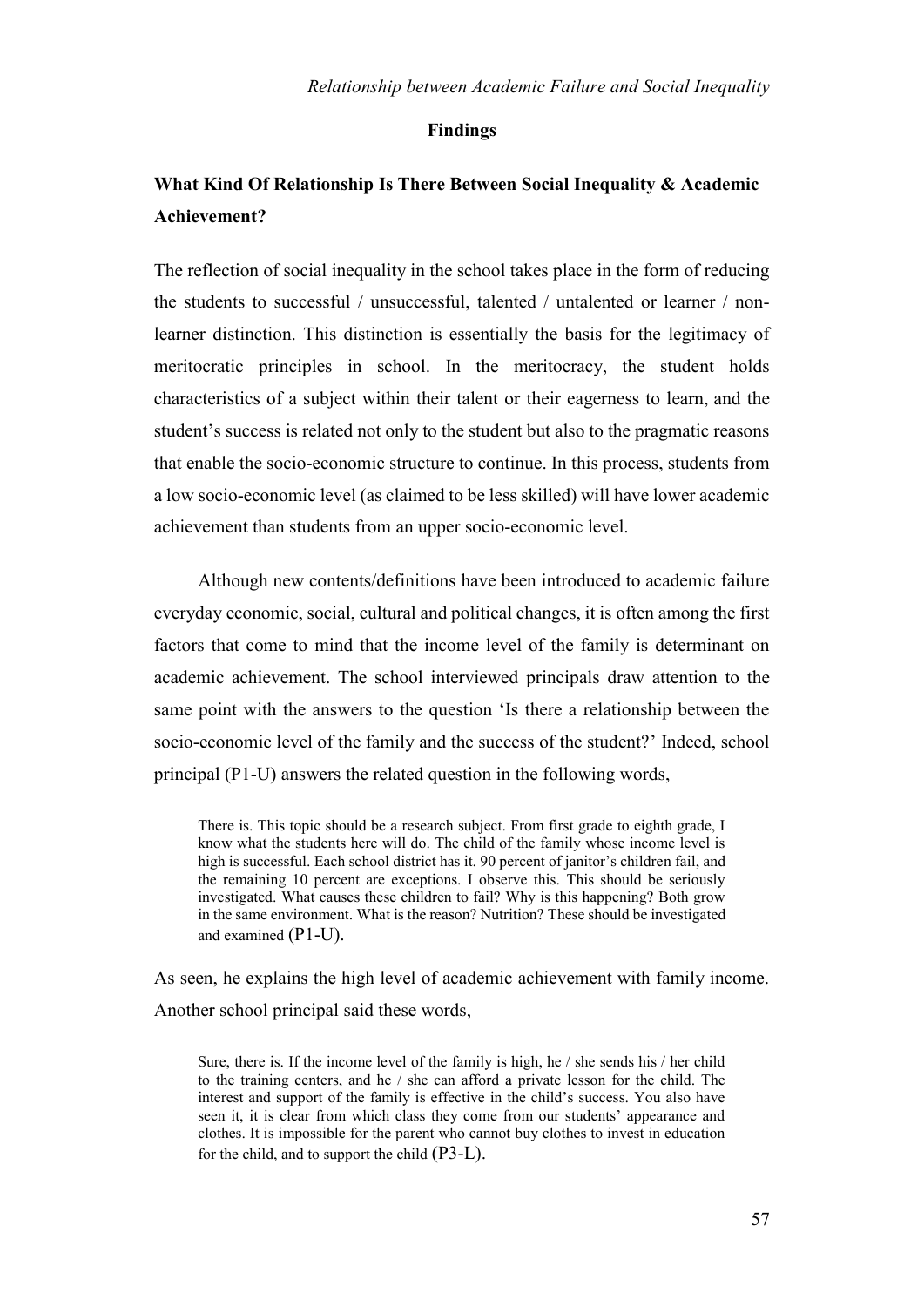He describes the role of income in high academic achievement by linking the high level of income of the family to other supports (such as the training center, private lesson) which will increase the academic achievement of the child. Similarly, another school principal says,

The child, whose family has a good income level, gets what he wants, and the cost of education is covered as he wants. A child whose family's income is not high is also successful, but the future is not so bright. The child cannot take the next step when he/she comes to higher education. He/she cannot move forward because education is based on money. When he/she can't find the money, there is no progress for them  $(P2-L)$ .

He shares similar ideas. However, some of the school principals answered the same question as follows,

I don't think it's a direct relationship. I think it's genetic. There are instances that have made us hesitate. The family is illiterate, their financial situation is poor, but the child becomes very successful. Family income is important, but not decisive (P6-M).

I don't think there's a relationship. Students of families who are in poor condition can also be very successful. I do not believe that there is a relationship between income and success (P8-U).

I don't think there is because I have four janitor children in a classroom at my school. He has no home, and he doesn't have a thousand-dollar income, and he makes his living in the janitor's apartment, but his kids are just great kids. On the other hand, there are children who have a better financial situation and have failed. Income is not decisive (P4-U).

As seen, they do not accept the effect of income on success. Carneiro and Heckman (2002, 989-1018), children's education to determine whether the factors that determine whether the income or family characteristics of the study, based on the question of the family, have reached the conclusion that the sociocultural characteristics of the family is more important than income. It is clear that this result corresponds with the concept of cultural capital that Bourdieu proposes. This finding obtained in the research is important both for the similarity of Carneiro and Heckman's work and for supporting the argument that success is associated with the concept of cultural capital.

School principals express Bourdieu's concept of cultural capital as either family consciousness by saying 'the children of conscious families have high academic achievements, and the academic achievement of the children of the unconscious family is low (P8-U)', or associate it with the educational level of the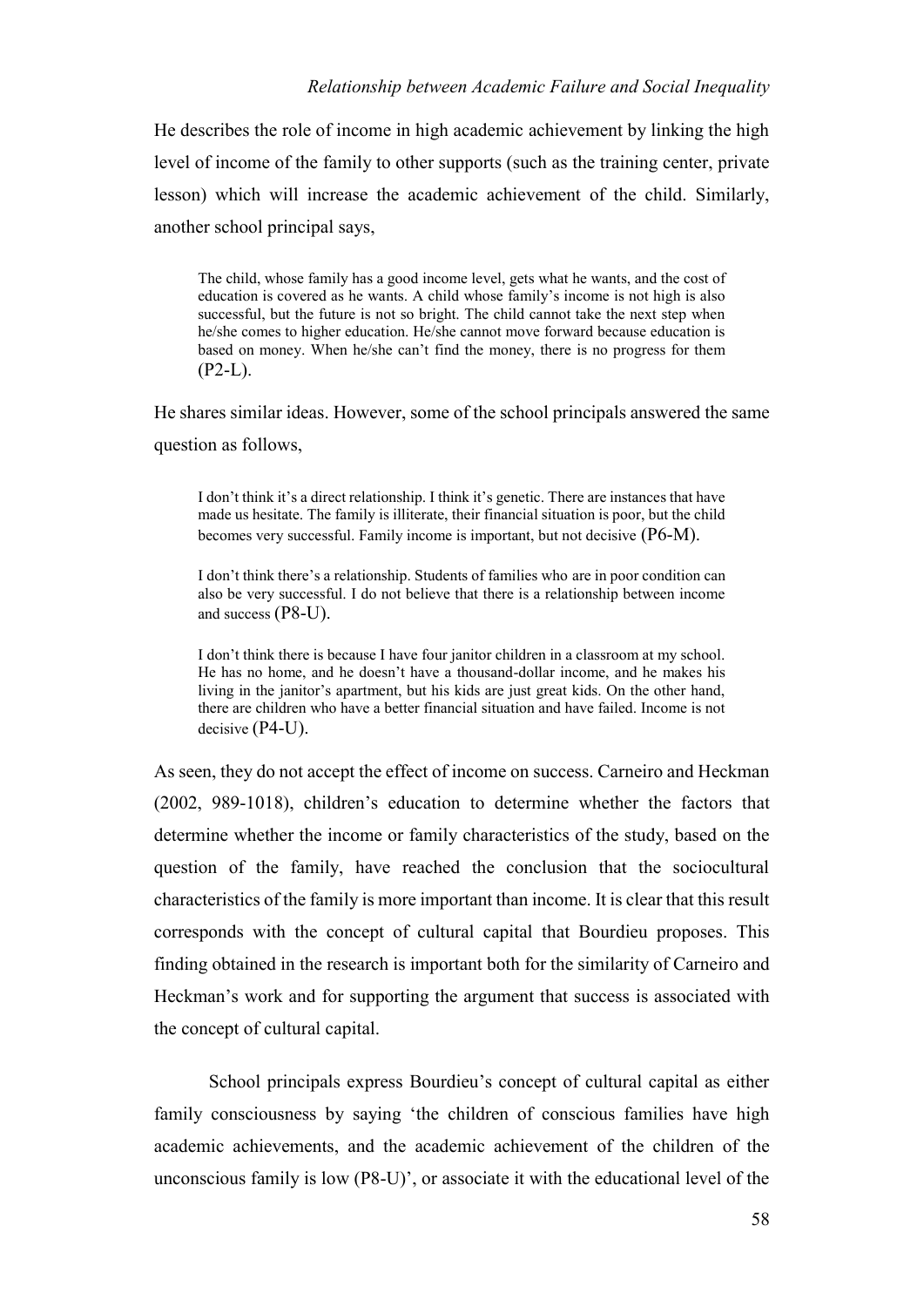family 'The education level of the family is very important. This is reflected in the child when the family is educated. This affects both academic and social life (P4- U)', and support the discourse that family characteristics in the literature influence the child's success with the form of views like 'Income does not directly contribute to success, but family consciousness has a direct contribution (P6-M)'.

School principals explain the impact of sociocultural characteristics on the success of the child by referring to the cultural factors. A school principal said,

I think there is a relationship between the cultural education of the family and the success of the child. When you look at the problem child, you see the problem of the family. One-to-one interest, the lack of a problem in the child's life affects the child's success. If the culture and education level of the family is high, the children of these families become more successful (P7-L).

First, there's a problem in the perception. What we call perception is the product of our experiences. There is a difference in the perception of a child whose life is thorough and, how to say, goes to the theater, the cinema, take the bus. It's hard to narrate something to a child who didn't see, travel, or eat. Therefore, there is a relationship between culture and success (P9-M).

Again, principals rephrase Bourdieu's emphasis on the fact that 'children from the ruling class have the keys to decrypt the messages transmitted in the classroom, and that knowledge and skills influence success' as follows;

There is a relationship between success and family income: the family with a high income can transfer their income to education, offer a wide variety of tools, send them to the training centers, and afford private lessons. They support their child with social activities outside of school. The parent himself needs the social activities and educates his child while he is training himself (P9-M).

Marx, Creswell, and Ainley (2006) also reported this fact by principal by saying 'It was demonstrated by the research carried out in Austria, Germany and the Netherlands that the participation of the family in cultural activities increased the educational achievement of children'. A school principal (P4-U) draws attention to the same point.

In other words, if the income level of the family is high, has the family experienced a little more, or I don't know if they knows things a little bit better, but if the family's income is high, they can provide more material for their child. They can send their child to the cinema or to different activities. They are all parallel to the economy. This is helping to child to be more open minded. So there can be differences.

That the child is open minded meaning 'the amount of cultural capital' is called as stimulus by the principals, and they suggest that this increases the school success.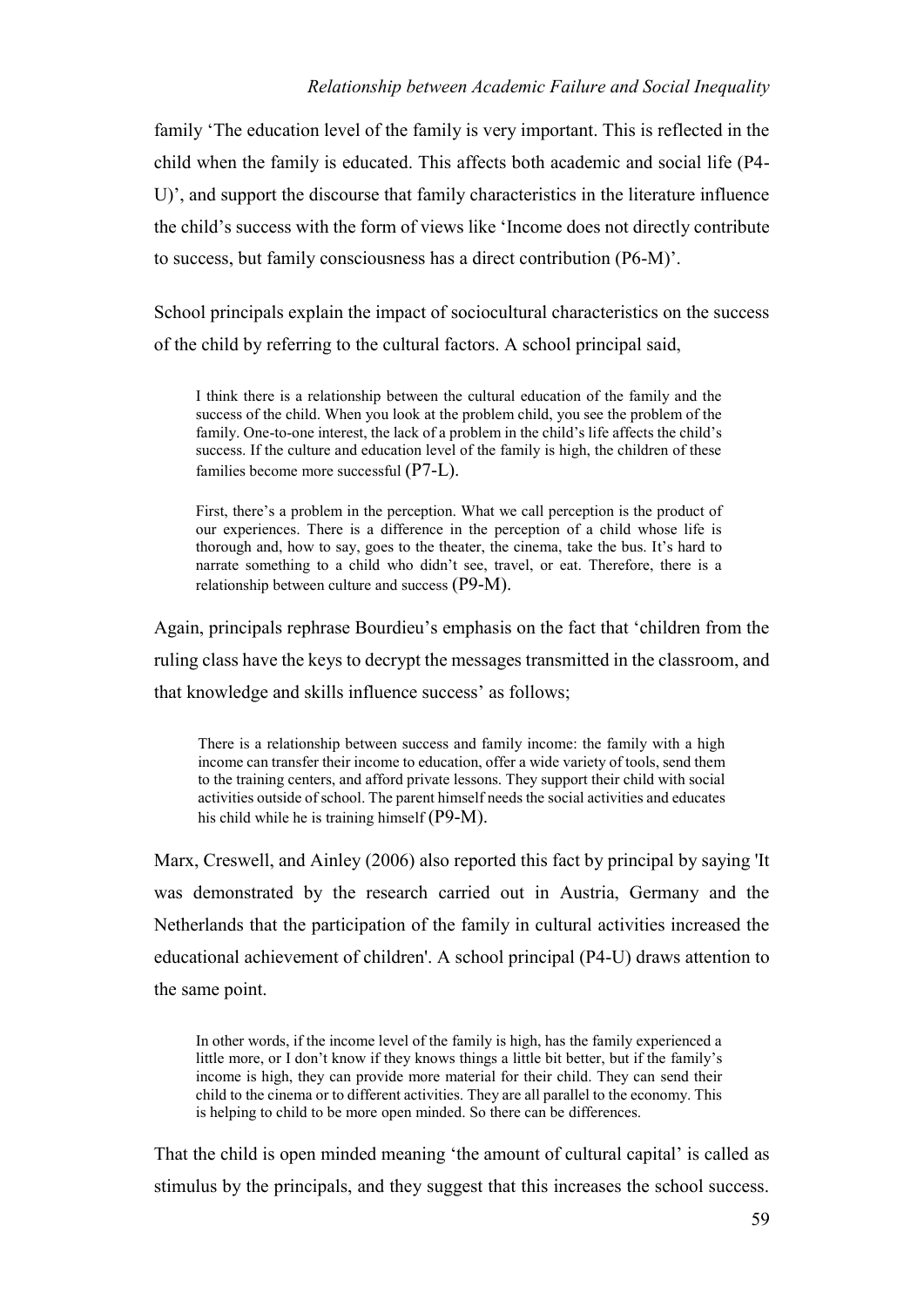For example, the expressions such as "*The family with a high income level can offer strong stimuli to their children. The brain is developing of being social in this way. This is undeniable. This is an important fact of education. Education is provided by strong stimulants (P7-L)"* or "*The high level of income makes it possible for many stimulators to be presented together. These affect school success (P5-M)"* emphasize the mentioned stimulants as the material and cultural possibilities families can offer.

On the other hand, a school director relates student achievement to social inequality and precisely expresses the function of reproduction of social inequality in education:

The family is inseparable from society. What is the economic infrastructure of societies is education as what we call the superstructure. Economics determines education. When we go from general to specific, we go from society to family. How does the economic level of the family affect? If the family avoids taking a book, a ruler to his child, what can they do when they don't have the money? Of course they'll avoid. This affects education. There are children going to dramas, theater, cinema, and resting, and then sit downs and studies. Doesn't this affect education? (P7-L).

An interviewed school principal (P9-M) discusses social inequality in the context of inequality of opportunity with the words, *'The family, who has a high income level, can pay any kind of money for their child. My child, at the age of 3, began this race with which kindergarten training is better research. The child here begins their school life at 7. That child is not equal to the starting point of the race with my child. My child is behind the family's child who has better income than me. The starting points for the race are never equal. This unequal race is effective in the child's academic achievement'.* Since equal treatment by giving equal rights to students from unequal conditions or by including them in the same education system means confirming initial inequalities (Butler, 1997, cited in Latchem, 2006, 50), firstly, the initial inequalities must be eliminated. A school director (Y6-O) expresses the reflection of initial inequalities on the school environment in a very concrete way:

The development of a child is followed by feeding from the womb. The underprivileged child doesn't have this chance. When it comes to the school environment, let's leave school success aside for a minute, the other children don't want to include the poor child to their games. There is even economic grouping among children.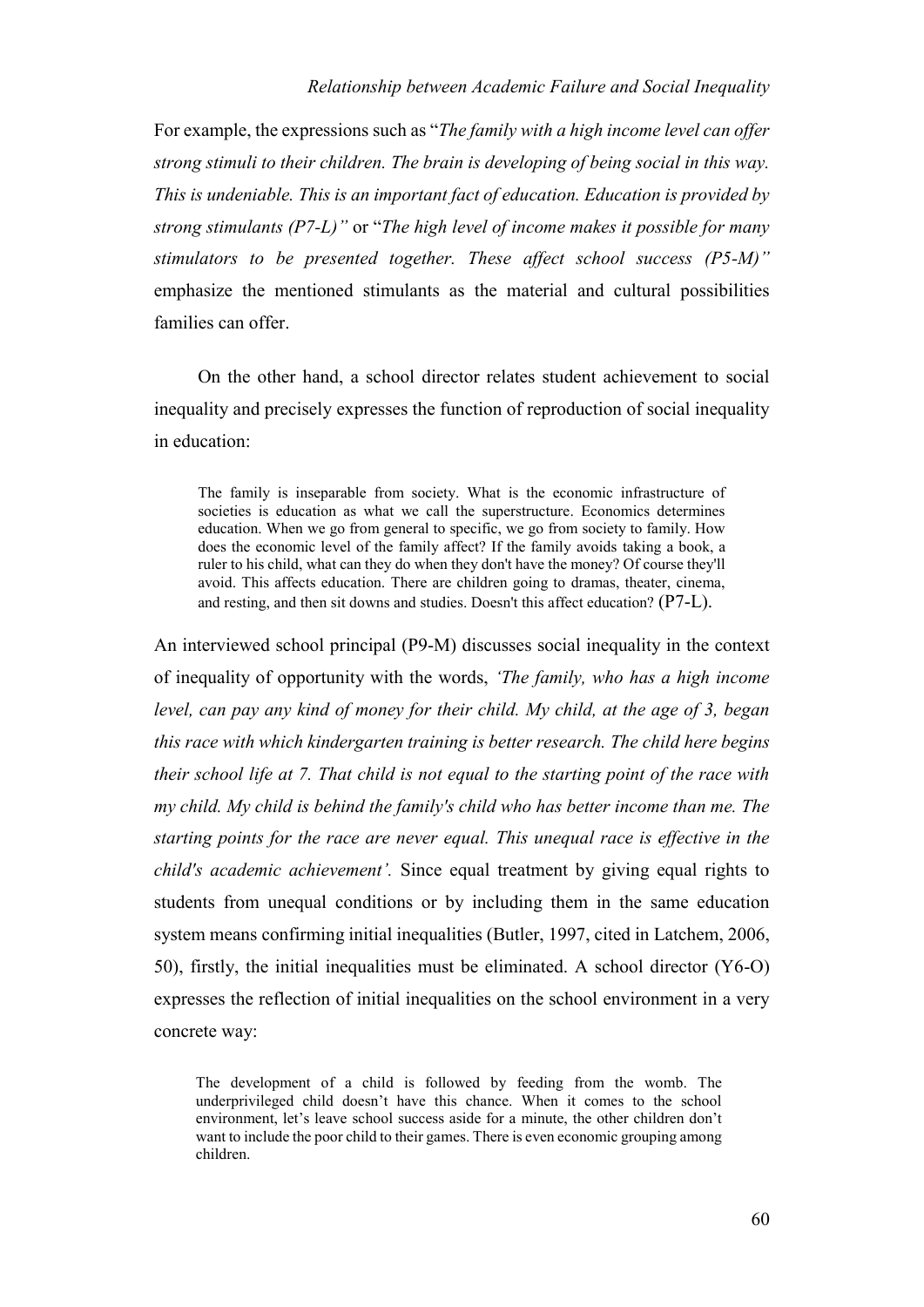In summary, school principals explain academic failure jointly with social inequalities and point out the cultural level and income levels of the family as the most critical factor determining academic achievement. Based on this, it can be said that school principals are aware of social inequalities directly reflecting on school environment. This awareness doesn't change according to the socioeconomic level of the school area where they carry out their duties.

### **What Is Being Done to Reduce Academic Failure in Schools?**

Policies to reduce educational inequality do not resolve the success inequality. Although there are studies in developed countries suggesting that the close socioeconomic level has a positive effect on the educational success, these claims do not seem to be significant today (Marks, Creswell and Ainley 2006; 105). Therefore, the measures taken by the school principals to reduce the failure in the school environment don't really mean much. School principals suggested the question of *'As a principal, what kind of path do you follow to reduce the disadvantages of students with low academic achievement from lower socioeconomic level'* to support the above emphasis. A school principal (P3-L) stated,

We can't do much. If the financial situation is good, it is easier for the child to reach technology and different resources. In state school, you're locking up technology classes. Reason, there is no staff. If it breaks, there's no money to fix it. The child contributes to school success if he  $/$  she can also get technology at home. Money comes in at this point. At this point, the state can isolate this relationship. The financial situation of the family does not have to be good for the education of the people.

On the one hand, he states that the solution can be produced at the state level; on the other hand, he brings up the most important problem of schools (not finding financial resources) by saying that due to lack of resources, they cannot use technology in school even in teaching. With the problem of the lack of resources in schools, a school principal referred to the changing tasks of school principals saying 'we now became Robin Hood' and continues:

We've already stopped our work. We're looking at what we can get from people. We take measures for poor students as school management. We're helping them with clothes to wear or food. How we do it, we get it from the rich and give it to the poor. That's why I said we became Robin Hood. First, we want to meet the basic needs of the poor classes coming after. As for the school success, we are opening courses under the name of a schooling course in the school, and we are making such an effort for the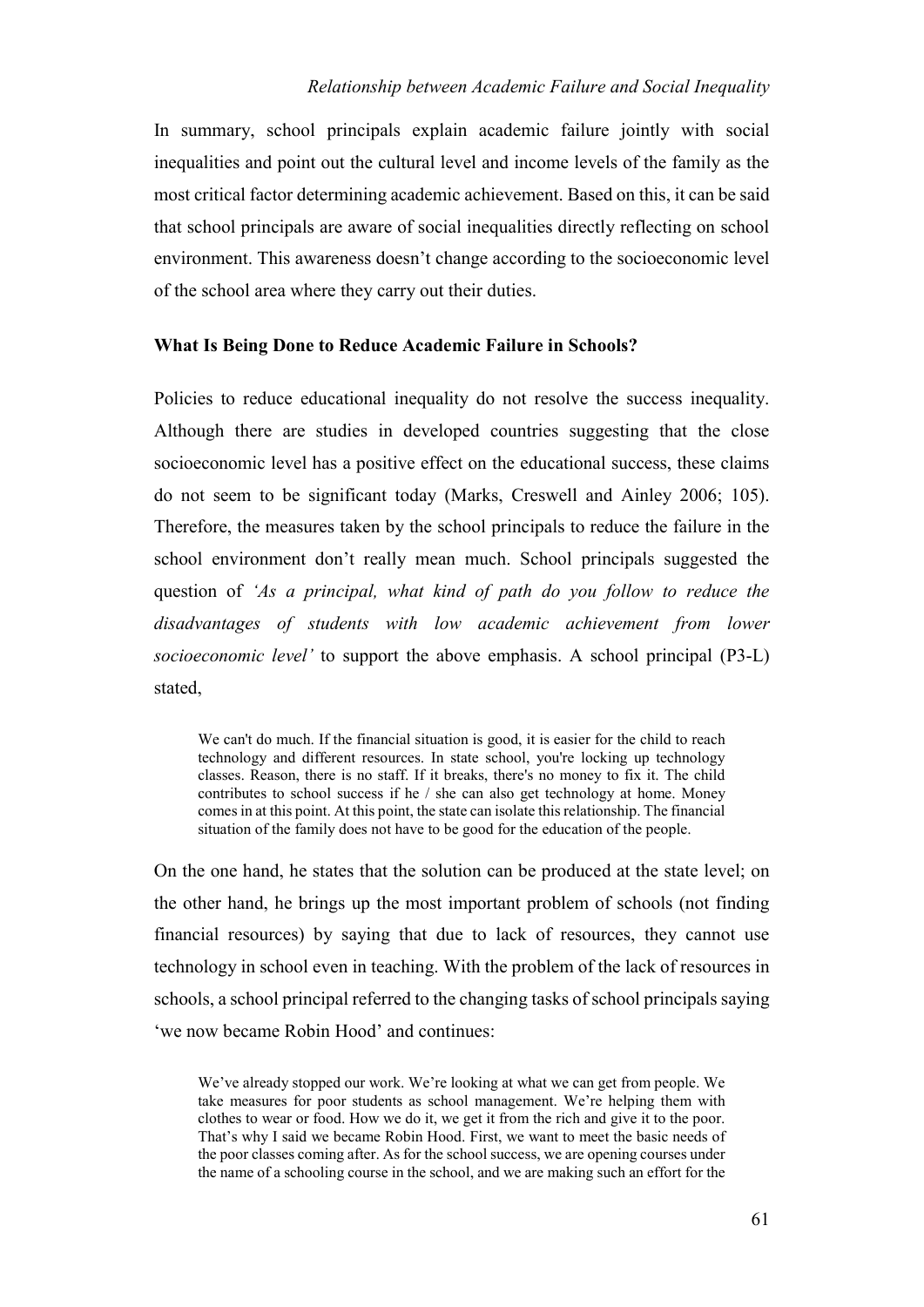poor students to be successful by separating a quota of two to each class. Is it enough? No. We're fooling ourselves. In short, we do nothing (P1-U).

Similarly, two school principals state that before the success / failure problem, the poverty of the people should be eliminated.

It is the state that will wipe out differences and inequalities. The children are coming to school on an empty stomach. Which social class children come from is clear from their faces. First, we will get their stomachs full, and then we will expect for success in class (P3-L)

Even though you give their books, what about other everything? You should already give their book. This is their right. What will you do with their other needs? You will put them on our backs too. You will give them their needs first. Then you will ask for success from classes. You declare to public saying so many students scored zero points for that test blaming the school, blaming the teacher instead of congratulating us. We're trying to make this work as devoted as we can. We cannot do anything to support the student's success. Our situation is blindingly obvious, you see that the school is falling apart (P7-L).

Primary school principals stated that academic failure could be prevented by socioeconomic policies to be implemented by the state. School principals, especially at the lower socio-economic level, see poverty as a problem that averts academic failure. Therefore, school principals working in schools with lower socio-economic level tend to meet the basic needs of the student first, rather than academic achievement, if there is a resource available in the school. School principals working in schools located in lower socio-economic level see the consequences of social inequality more closely and experience the problem more realistically.

# **Instead of Result**

In this study examining the relationship between academic failure and social inequality within the framework of the opinions of the school principals, a conclusion has been reached supporting the claims that cultural capital is an important factor in academic achievement. The school principals who participate in the research consider the concept of cultural capital as 'stimuli', 'family consciousness', or 'family culture' and consider them to be more important in academic achievement than income, and so don't relate academic failure to social inequality. School principals do not show any change according to the socioeconomic level of the school to establish this relationship.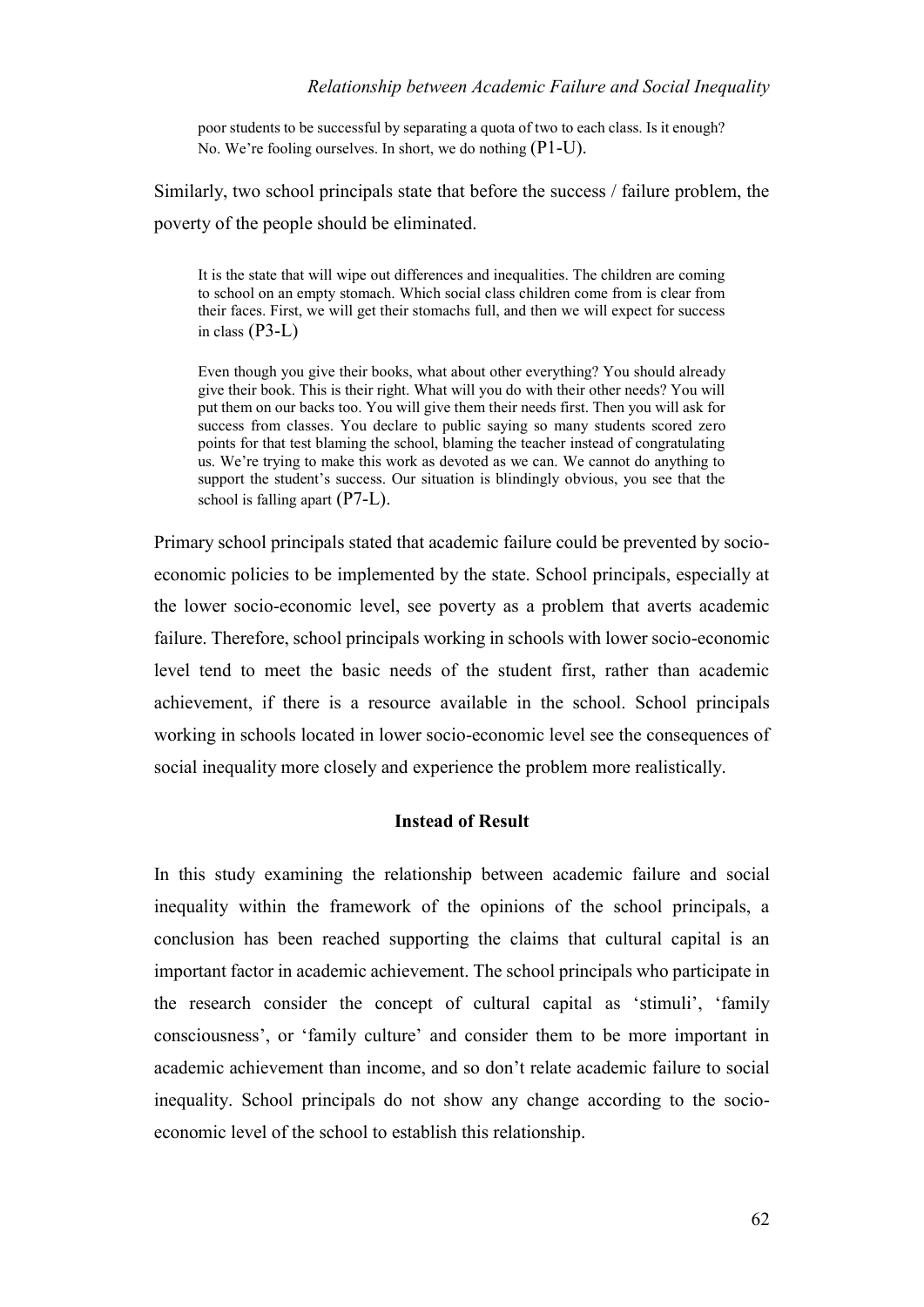School principals say that academic failure can be solved by the policies of the state and that the academic failure will continue in the school unless the inequality in the society is eliminated. School principals working in schools at lower socio-economic level can see the consequences of social inequality better, and they see that eliminating poverty in society is more significant than increasing academic achievement.

# **References**

- Apple M. W. (2006). Eğitim ve İktidar. [Education and Power] Trs. E. Bulut. İstanbul: Kalkedon Publications.
- Arun, Ö . (2009). The Adventure of Elderly in Turkey: Distribution of Cultural Capital among Elderly in Turkey. Gaziantep University Journal of Social Sciences, 8 (1), 77-100. Retrieved from http://dergipark.org.tr /jss/issue/24247/257102
- Angerame L. (2008). Cultural Capital & U.S. Education. Politics, Government, & Education Cultural Capital & U.S. Education. EBSCO Research Starters. EBSCO Publishing Inc.
- Bourdieu, P. (1986). "The Forms of Capital." in *Handbook of Theory and Research for the Sociology Education,* Ed. John G. Richardson. New York: Greenwood Press. pp.241-258
- Carneiro P.& Heckman J. (2002). The Evidence on Credit Constraints in Postsecondary Schooling. *The Economic Journal*. Vol. 112, pp.989-1018
- Coşkun M.K.; Ünal B. (2003) "Cultural Capital, Educational Attainment and Reproduction of Inequality: The Case of Turkey", ISA Research Committee on Social Stratification and Mobility (RC28), Education and Social Inequality, 22-24 August, New York University, New York.
- Dinçer M.A. & Kolaşin G.U. (2009). "Türkiye'de Öğrenci Başarısında Eşitsizliğin Belirleyicileri". in, Eğitim Reformu Girişimi. *Eğitimde Eşitlik Politika Analizi ve Öneriler.* [Equity in Education. Policy Analysis and Suggestions]. İstanbul: İstanbul Sabancı Üniversitesi.
- Giroux H. (2008). Eleştirel Pedagojinin Vaadi. [Promises of Critical Pedagogy] Trs.U.D. Tuna. İstanbul: Kalkedon Publications.
- Joeger, M.M. (2009). "Equal Access but Unequal Outcomes: Cultural Capital and Educational Choice in a Meritocratic Society " *Social Forces*. Vol.87 (4) pp. 1943-1973.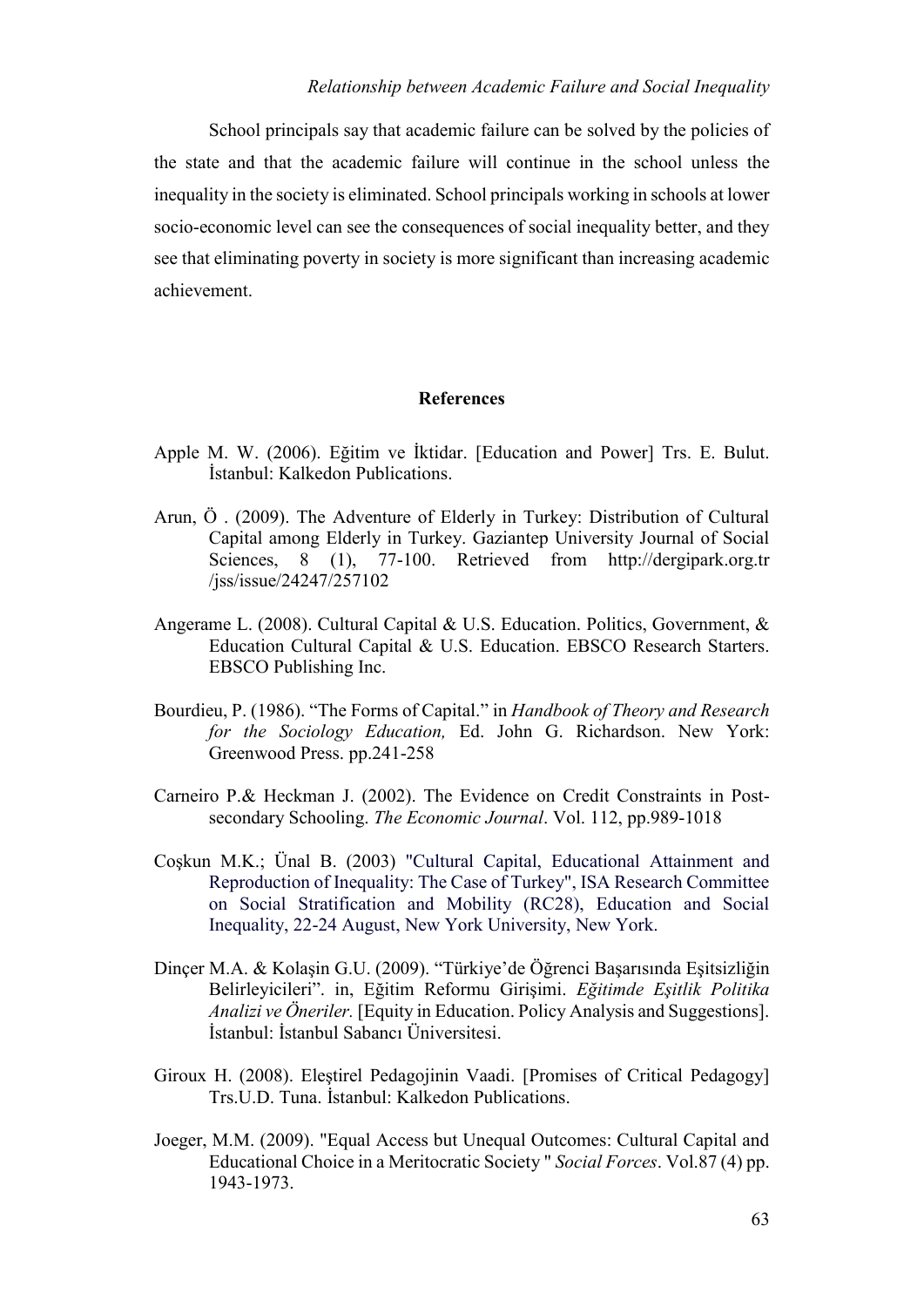- Latchem J. (2006) "How does Education Support the Formation and Establishment of Individual Identities?" *International Journal of Art & Design Education.*  Vol. 25 (1). pp:42-52
- Marks G.N.; Creswell J.; Ainley J. (2006). Explaining Socioeconomic Inequalities in Student Achievement: The role of Home and School Factors. *Educational Research and Evaluation*. Vol. 12, No. 2, April 2006, s. 105 – 128
- Moore R. (2004). *Education and Society. Issues and Explanations in the Sociology of Education.* First Published. USA: Polity Press.
- Malone B.F. (2008) Before *Broum:* Cultural and Social Capital in a Rural Black School Community*, North Carolina Historical Review*.Vol. 85 (4), Jan. 2008, pp.416-447.
- Parcel, T.L; Dufur M.J. (2001). "Capital at Home and at School: Effects on Student Achievement". *Social Forces.* 79 (3). March, pp.881-911
- Schwalbe, M.;Godwin S.; Holden D.; Schrok D.; Thompson S.; Wolkomir M. (2000). "Generic Process in the Reproduction of Inequality: An Interractionist Analysis". *Social Forces.* 79 (2). Dec. pp.419-452.
- Serdan W.L.T. (2009). "A Radical Redistribution of Capital" *Journal for Critical Education Policy Studies,* Vol:7, no.2, Nov. pp.394-417.
- Şirin S.R. (2005). "Socieconomic Status and Academic Achievement:A Meta-Analytic Review of Research". *Review of Educational Research*.Vol.75 (3) pp.417-453.
- Warrington M. (2005). "Mirage in the Desert? Access to Educational Opportunities in an Area of Social Exclusion". *Antipode. A Radical Journal of geography.*  Vol. 37 (4). 796-816.
- Yosso, T.J. (2005). "Whose culture has capital? A critical race theory discussion of community cultural wealth" *Race Ethnicity and Education*. Vol. 8 (1) pp. 69–91.
- Zanten V. A. (2005). "New Modes of Reproducing Social Inequality in Education: the changing role of parents, teachers, schools and educational policies". *European Educational Research Journal*. Vol.4 (3).pp.155-169.